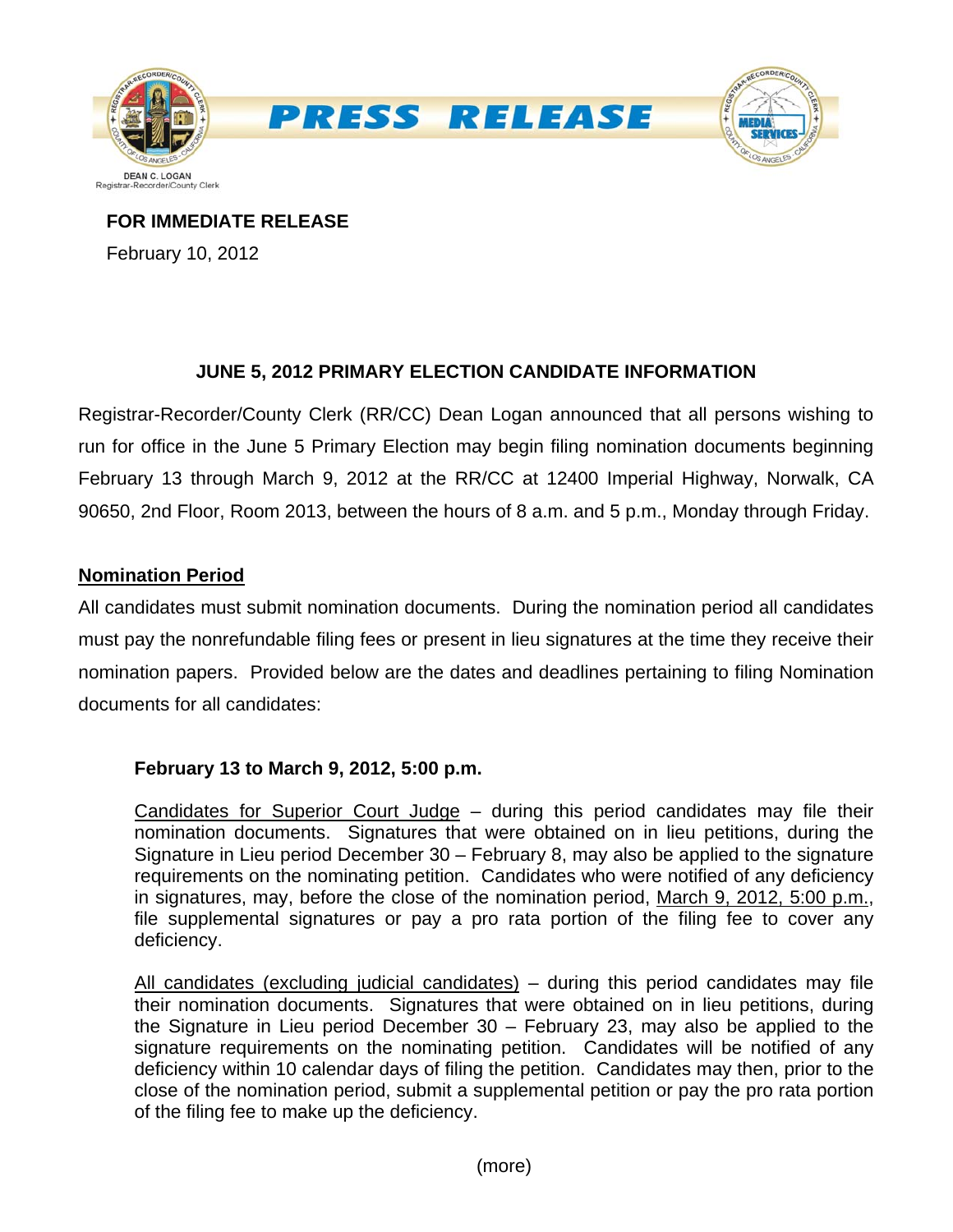#### **March 10 to March 14, 2012, 5:00 p.m.**

Federal, state legislative, judicial and county offices – if the incumbent for these offices does not file nomination documents by March 9, 5:00 p.m., the nomination period is extended for that office, for persons other than the incumbent. The nomination extension period does not apply when 1) the incumbent for judicial office does not file a declaration of intention for the office; 2) when there is no incumbent eligible to be elected or the incumbent has served the maximum number of terms as permitted by the California Constitution or Los Angeles County Charter; or 3) the office in question is for county central committee, central committee or county council offices.

### **Declaration of Intention**

Persons wishing to run for judicial office were required to file a Declaration of Intention during the period January 30 – February 8. Provided below are the dates and deadlines pertaining to the extension period for filing a Declaration of Intention for judicial candidates:

### **February 9 to February 13, 2012, 5:00 p.m**.

Judicial candidates only  $-$  if the incumbent for a judicial office does not file a declaration of intention to succeed to the same office by February 8, qualified persons other than the incumbent may file a declaration of intention for that office no later than the first day for filing nomination documents. The filing fee must be paid or the signature in lieu of filing fee petition must be filed when returning the completed Declaration of Intention form.

### **Offices and Filing Fees**

Provided below are offices that require a filing fee or signatures in lieu of the filing fee:

| <b>TOWE HOMINIQUO OMOO GITS OGHARAGE FINISH OOO</b>              |            |
|------------------------------------------------------------------|------------|
| <b>United States Senator</b>                                     | \$3,480.00 |
| United States Representative, Districts 23, 25-30, 32-35, 37-40, | \$1,740.00 |
| 43-44 and 47                                                     |            |
| State Senator, Districts 21-29 (odd districts only), 33 and 35   | \$952.91   |
| Member of the State Assembly, Districts 36, 38, 39-43 (odd       | \$952.91   |
| districts only), 44-46, 48-55, 57-59, 62-64, 66 and 70           |            |

## **Voter-Nominated Offices and Candidate Filing Fees**

#### **Nonpartisan Offices and Candidate Filing Fees**

| County Board of Supervisors, Districts 2, 4 and 5 | \$1,787.89 |
|---------------------------------------------------|------------|
| <b>District Attorney</b>                          | \$3,017.31 |
| Judge of the Superior Court                       | \$1,787.89 |

Provided below are offices that do not require a filing fee or signatures in lieu of the filing fee:

| <b>Central Committee</b>        | No filing fee |
|---------------------------------|---------------|
| <b>County Central Committee</b> | No filing fee |
| <b>County Council</b>           | No filing fee |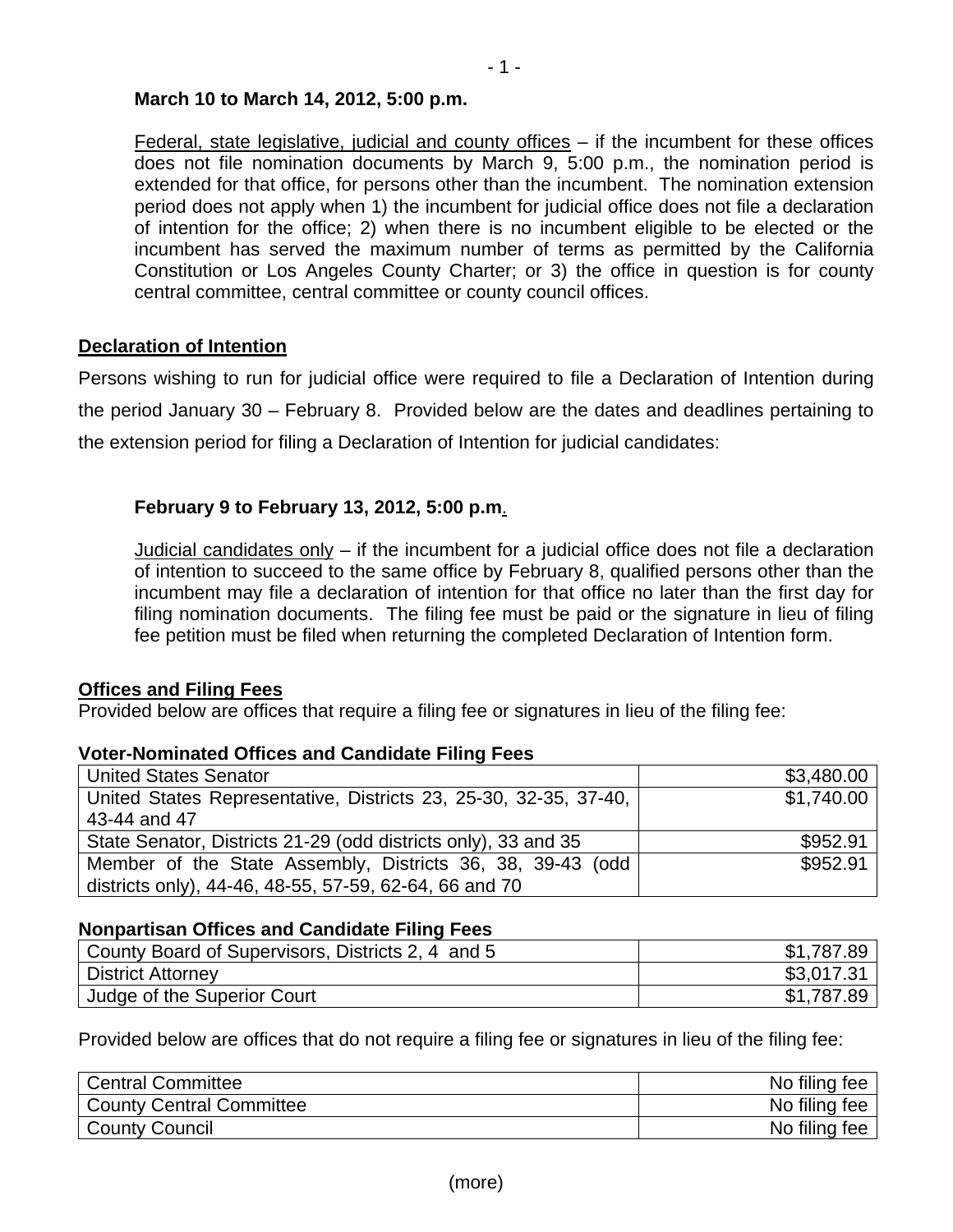#### **Candidate Filing Procedures**

All forms are available at the RR/CC Headquarters, 12400 Imperial Highway, Norwalk in the Election Information Section, Second Floor, Room 2013 between the hours of 8:00 a.m. and 5:00 p.m., Monday through Friday (excluding holidays).

Candidates can register in person or via the Internet. Candidates wishing to obtain official nomination filing documents may register in person at the RR/CC Headquarters. Detailed information regarding the candidate filing process is available on the RR/CC website [www.lavote.net](http://www.lavote.net/) [\(https://lavote.net/SECURED/CANREG/](https://lavote.net/SECURED/CANREG/)). An electronic "Candidate Registration and Qualification Form" (CRQ) is also available online at [\(https://lavote.net/SECURED/CANREG/](https://lavote.net/SECURED/CANREG/)). Qualified persons intending to run for office can submit their CRQ online. Upon receipt of this form and verification of the candidate's eligibility status, official candidate filing documents will be generated and made available for pick up by the candidate or authorized agent. Candidates can authorize another person to pick up and/or file their nomination documents with the RR/CC Headquarters and return the signed documents by completing an Authorization form. An Authorization form is available for downloading from the RR/CC website using the *Candidate Filing* link [\(https://lavote.net/SECURED/CANREG/](https://lavote.net/SECURED/CANREG/)), or can be obtained in person at the RR/CC Headquarters.

Nomination documents must be filed at the RR/CC Headquarters, 12400 Imperial Highway, Norwalk, Election Information Section, Second Floor, Room 2013, no later than 5:00 p.m. on Friday, March 9. The last day to submit on-line Candidate Registration and Qualification forms for the June 5, 2012 Primary Election is 12:00 p.m. (noon) on the final day of the legal deadlines for submitting signature in lieu of filing fee petitions, or nomination documents as indicated in this press release.

#### **Candidate Handbooks**

The RR/CC provides prospective candidates with an informational booklet regarding *Signature in Lieu of Filing Fee Petitions* and a *Candidate Handbook and Resource Guide* which are also available online at [www.lavote.net](http://www.lavote.net/) by selecting V*oting and Elections* or upon request at the Election Information Counter, Room 2013. The handbooks contain a Calendar of Events indicating critical deadlines, information on candidate qualifications and filing procedures, and other valuable information.